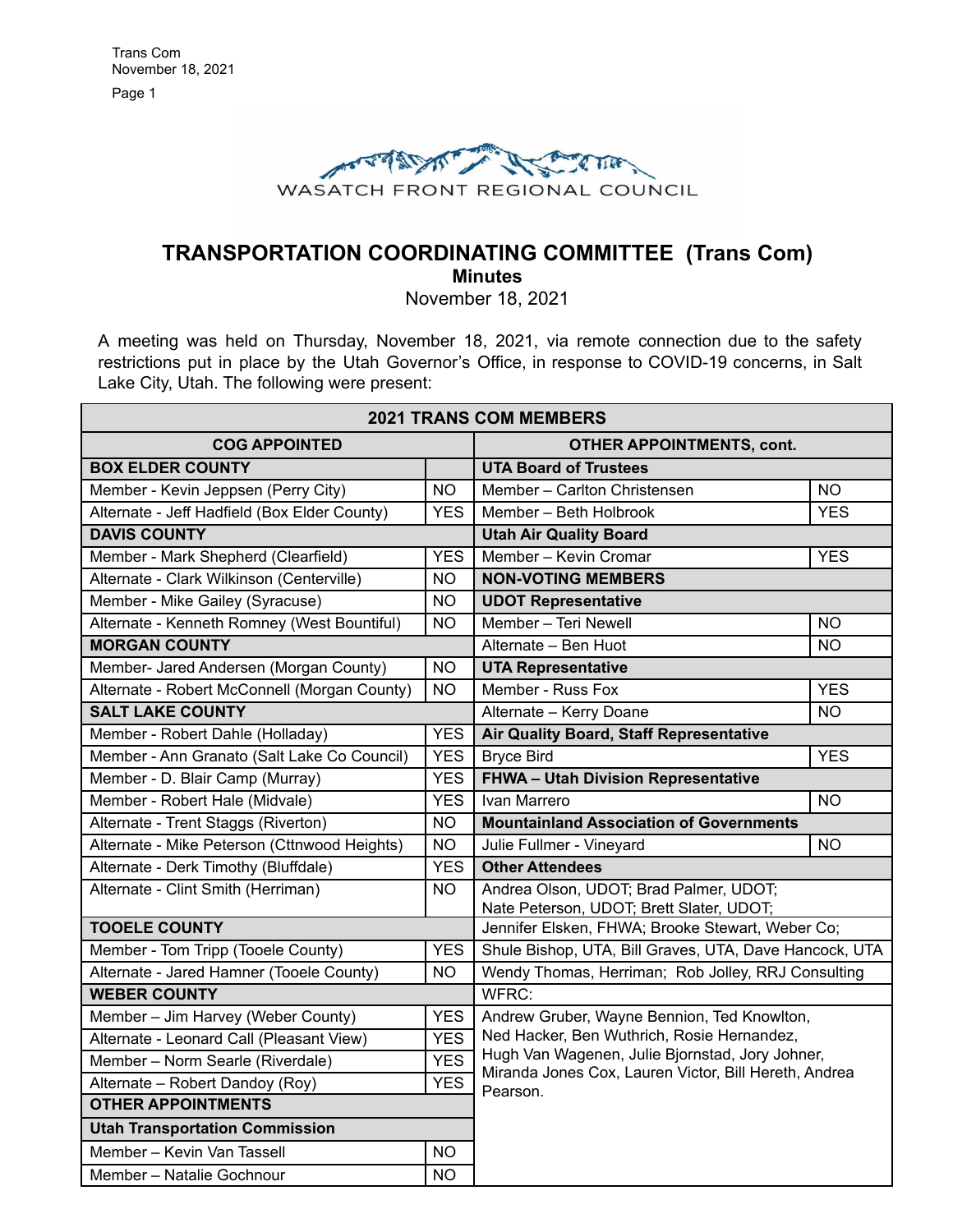### **1. Introductions and Consent Agenda [00:00:03]**

Mayor Mark Shepherd, Chair, called the meeting to order at 2:02pm. Introductions were made, via roll call. **[00:03:50]** Mayor Shepherd brought attention to the minutes of the August 19 meeting and asked if there were any questions or comments. There were none. Mayor Derk Timothy made a motion that the minutes of the Trans Com meetings be approved as written. Mayor Norm Searle seconded the motion, and the voting was unanimous in the affirmative.

#### **2. Chair's Report [00:01:08]**

Andrew Gruber, WFRC, acknowledged and thanked all the Trans Com members who are outgoing elected officials, as this is their final meeting. **[00:04:22]** Mr. Gruber also introduced Russ Fox as the new Director of Planning for UTA. **[00:17:58]** Miranda Jones Cox, WFRC and Mr. Gruber provided a brief update on federal infrastructure legislation.

#### **3. Public Comment [00:01:27]**

## **4. Transportation Improvement Program (TIP) [00:06:27]**

Mayor Shepherd turned the time to Ben Wuthrich, WFRC, who overviewed the process of developing the Transportation Improvement Program each year. Mr. Wuthrich outlined the schedule for the draft 2023-2028 TIP creation and approval.

#### **a. Report on Board Modifications to the 2022-2027 TIP [00:11:21]**

Mr. Wuthrich reported that since the last meeting of Trans Com, WFRC received requests to modify the current 2022-2027 Transportation Improvement Program (TIP). This modification was approved by the Regional Council at their October meeting and by the Utah Transportation Commission. Mr. Wuthrich reminded the group that if they have any questions or concerns, they can reach out to him.

#### **b. ACTION: Board Modifications to the 2022-2027 TIP [00:12:11]**

Mr. Wuthrich then stated that there were new requests received to modify the 2022-2027 Transportation Improvement Program (TIP). This modification requires action from Trans Com and the Transportation Commission but does not require a new air quality conformity analysis or a 30-day public comment period. Mr. Wuthrich briefly discussed each project. **[00:17:28]** Commissioner Jim Harvey made a motion to approve the resolution to modify the 2022-2027 TIP as requested. Mayor Derk Timothy seconded the motion, and the affirmative vote was unanimous.

#### **5. Utah Transit Authority Tentative 2022 Budget [00:28:46]**

Mayor Shepherd turned the time to UTA Trustee Beth Holbrook. Trustee Holbrook presented UTA's tentative 2022 budget. Trustee Holbrook stated that the Board is seeking comment on this draft budget from the public and key stakeholders, including Trans Com. All cities and counties in the UTA service area have received a copy for review and comment. Comments can be provided at this meeting, or by email to the UTA Board of Trustees, boardoftrustees@rideuta.com.

#### **6. Utah Department of Transportation Upcoming Funded Capacity Projects [01:00:00]**

Mayor Shepherd turned to Wayne Bennion, WFRC, to introduce this Item. As preparations are made to develop a 2023-2028 Statewide Transportation Improvement Program (STIP) in the coming months, UDOT and WFRC would like to provide opportunities for local officials to comment on highway needs. **[01:01:30]** Mr. Bennion introduced Andrea Olson, Planning